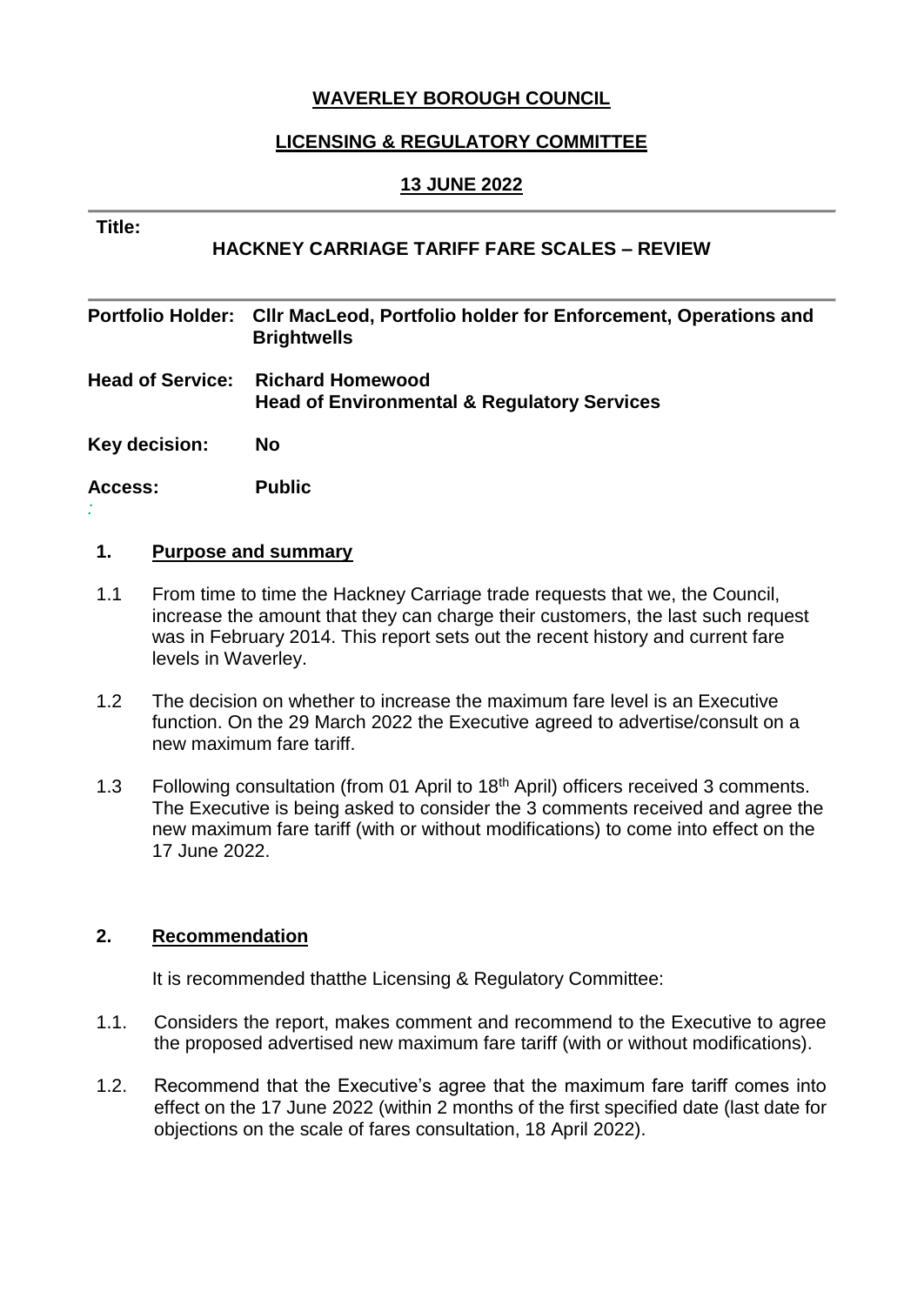### **3. Reason for the recommendation**

3.1 The recommendation is in response to the request from the Hackney Carriage Operators for a review of fares and subsequent comments made following consultation on the scale of fares. It is important to find a balance between the income generated by Taxi Drivers, to cover their day to day costs and the costs associated with the licensing process, as well as setting fares which meet the needs of residents and visitors to the area.

# **4. Background**

- 4.1 Hackney carriages are available for hire at taxi ranks and can ply for hire in the District. The maximum fares for hackney carriages are set by the Council and are displayed on a compulsory taximeter fitted in the vehicle. The fare shown is the maximum that can be charged for the journey undertaken, but drivers are free to charge less than the fee calculated by the taximeter. If the journey takes the vehicle outside the council district then a different fare may be agreed before the journey begins.
- 4.2 Unlike hackney carriages, private hire vehicles must be pre-booked, and the fare should be agreed with the private hire operator before the journey commences. The maximum fares for private hire vehicles are not set by the Council, although proprietors may choose to have private hire vehicles fitted with a taximeter.
- 4.3 On 23 February 2014, the current scale of hackney carriage fares took effect. This current tariff is attached at Annexe 1. Prior to that tariff, increases in fares had happened in July 2012, August 2008, August 2006, December 2004, January 2003 and March 2002.
- 4.4 From time to time the Taxi trade requests that we, the Council, increase the amount that they can charge their customers. In the past the rates were set having taking suggested proposals from the trade, comparisons with neighbouring councils, officer comments and following consultation with the public and trade. Following the receipt of five comments, (two from individual licensees, and three with attached names and signatures from numerous licensees) regarding a review of the Hackney Carriage Tariff Fare Scale officers prepared a report for the Licensing & Regulatory Committee scheduled for 23 September 2019. As part of the report officers also requested the Committee to consider the questionnaire and the responses received in relation to a proposed format/template to calculate Hackney Carriage Tariff Fare scales (Guildford methodology). A copy of the report is attached at Annexe 2.
- 4.5. On the 23 September 2019 the Licensing & Regulatory Committee recommended that officers should draw up a new fare proposal using the Guildford methodology which uses a more transparent and robust methodology which has been subject to scrutiny by the High Court in the case of R (Rostron) v Guildford Borough Council and is seen as a template for other authorities. An article explaining the Guildford methodology and its creation is attached at Annexe 3.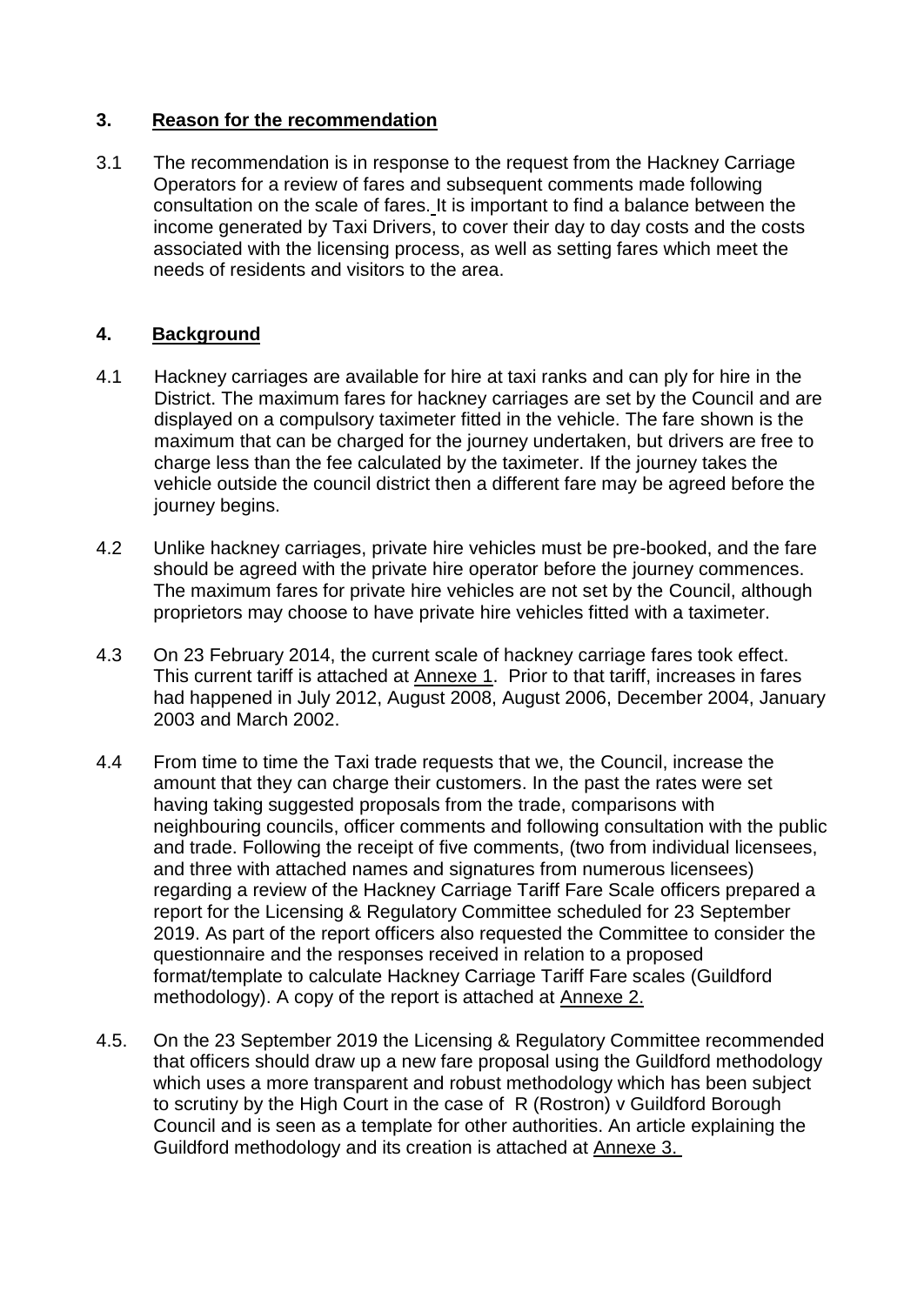- 4.6. Following The Committee Hearing on the 23 September 2019 officers worked on the figures for setting fares using Guildford Council's methodology as a template. Officers consulted with licensed drivers regarding the poposed new fare tariff using the Guildford methodology and were due to bring the comments to the Licensing & Regulatory Committee on 23 March 2020 for consideration. This was overtaken by circumstances due to the Council's reprioritisation of services connected to the Covid-19 outbreak etc., and with members' agreement, this meeting was postponed.
- 4.7. Officers updated the relevant figures in the Guildford methodology and subsequently, a proposed table of fares, a copy of which is attached at Annexe 4,
- 4.8. On the 29 March 2022 the Executive agreed that the proposed table of fares be published by way of a public notice in the local press, a copy of the notice be made available at the Council offices and a copy placed on the Council's website for a statutory period of not less than 14 days to allow for any objections to be made to the Council. The consultation started on the 01 April 2022 with a closing date for comments/representations of 18 April 2022. Details of the proposed table of fares was also emailed to all Waverley licensed drivers.
- 4.9. Three (3) comments/objections were received and are attached at Annexe 5.

| <b>Objection/comment</b>  | <b>Officers Comment</b>          | <b>Officers</b>       |
|---------------------------|----------------------------------|-----------------------|
| raised                    |                                  | <b>Recommendation</b> |
| The trade were not        | The trade are always             | No further action.    |
| consulted                 | consulted. They were             |                       |
|                           | consulted re a fare increase     |                       |
|                           | and the Guildford                |                       |
|                           | methodology to which this        |                       |
|                           | respondent made comments.        |                       |
|                           | This consultation is also part   |                       |
|                           | of talking to the trade.         |                       |
| The current fare proposal | The Guildford Methodology        | No further action     |
| from the council does not | takes into account the costs of  |                       |
| cover the rise in costs   | running a licensed vehicle       |                       |
| over the time period      | together with average salaries   |                       |
|                           | in Waverley, and enables         |                       |
|                           | fares to be calculated at a rate |                       |
|                           | which will allow drivers to      |                       |
|                           | cover costs and earn the         |                       |
|                           | Waverley average salary over     |                       |
|                           | time (based on the average       |                       |
|                           | vehicle mileage).                |                       |
|                           | This procedure sets out the      |                       |
|                           | process used for calculating     |                       |
|                           | taxi fares and other charges,    |                       |
|                           | which includes a methodology     |                       |
|                           | (a process that sets out         |                       |

4.10. The table below refers to the main points raised by the objectors with officers comments/reasoning to these points alongside.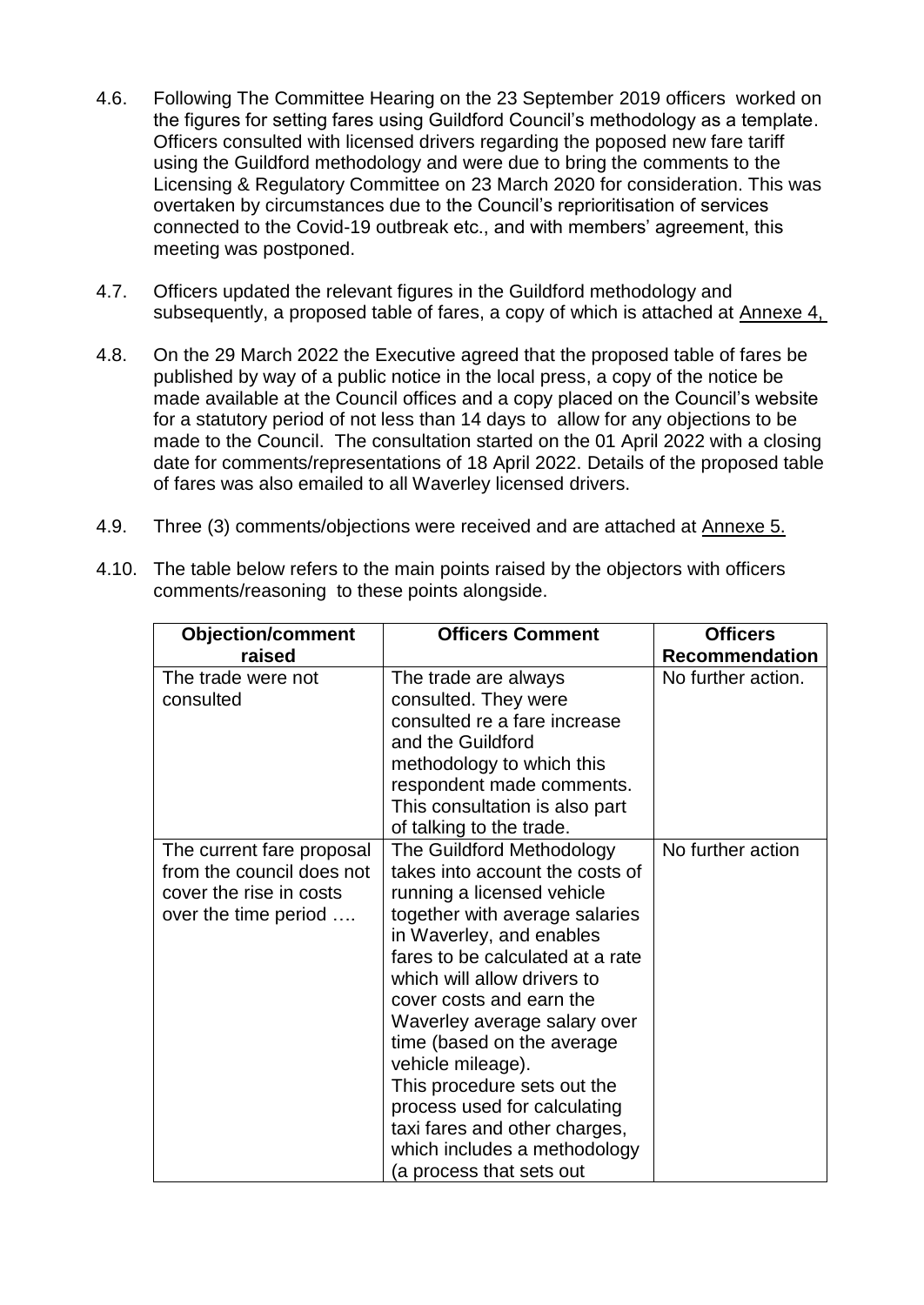|                             | relevant cost factors);             |                    |
|-----------------------------|-------------------------------------|--------------------|
|                             | calculator (an excel                |                    |
|                             | spreadsheet containing the          |                    |
|                             | formula for calculating the         |                    |
|                             | fares), and table of fares          |                    |
|                             |                                     |                    |
|                             | (setting out the maximum            |                    |
|                             | permitted charges                   |                    |
|                             | for each journey).                  |                    |
|                             | The procedure also sets out         |                    |
|                             | the factors used when               |                    |
|                             | calculating the costs               |                    |
|                             | associated with operating a         |                    |
|                             | taxi in Waverley.                   |                    |
| and could create            | Hackney carriages can only          |                    |
| issues for the public on    | charge from pick up to drop off     |                    |
| short trips a few miles out | when the journey is within the      |                    |
| of town and in rural        | Waverley Borough.                   |                    |
| areas.                      | Private Hire vehicles are able      |                    |
|                             | to cater for these scenarios        |                    |
|                             | The Guildford Methodology,          | No further action. |
| Removal of the Booking      |                                     |                    |
| Fee                         | which has been subject to           |                    |
|                             | scrutiny by the High Court          |                    |
| The vast majority of taxi   | does not account for a              |                    |
| trips are undertaken via a  | booking fee.                        |                    |
| phone call to an operator   | A hackney carriage can be pre       |                    |
| and not directly off a      | booked like a private hire          |                    |
| rank.                       | vehicle but what differentiates     |                    |
|                             | it from private hire is that it can |                    |
|                             | ply for immediate hire on a         |                    |
|                             | rank or be flagged down             |                    |
|                             | without the need for booking.       |                    |
|                             | Booking fees are more               |                    |
|                             | suitable for the private hire       |                    |
|                             | regime.                             |                    |
|                             |                                     |                    |
|                             |                                     |                    |
|                             | The booking fee and using an        |                    |
|                             | Private Hire operator also          |                    |
|                             | causes confusion with the           |                    |
|                             | public as there is a maximum        |                    |
|                             | rate that a Hackney can             |                    |
|                             | charge whearas a PH can             |                    |
|                             | charge any agreed price. So if      |                    |
|                             | an operator quotes a price for      |                    |
|                             | a pre booked job that is more       |                    |
|                             | than the metered rate and a         |                    |
|                             | H/C carries out the job instead     |                    |
|                             | of a P/H for the set price then     |                    |
|                             | an offence will be committed if     |                    |
|                             |                                     |                    |
|                             | the journey is within Waverley.     |                    |
| We need to encourage        | <b>Waverley Licensed Hackney</b>    | No further action. |
| drivers back in the trade   | Carriage Drivers:                   |                    |
|                             | In 2013 - 224                       |                    |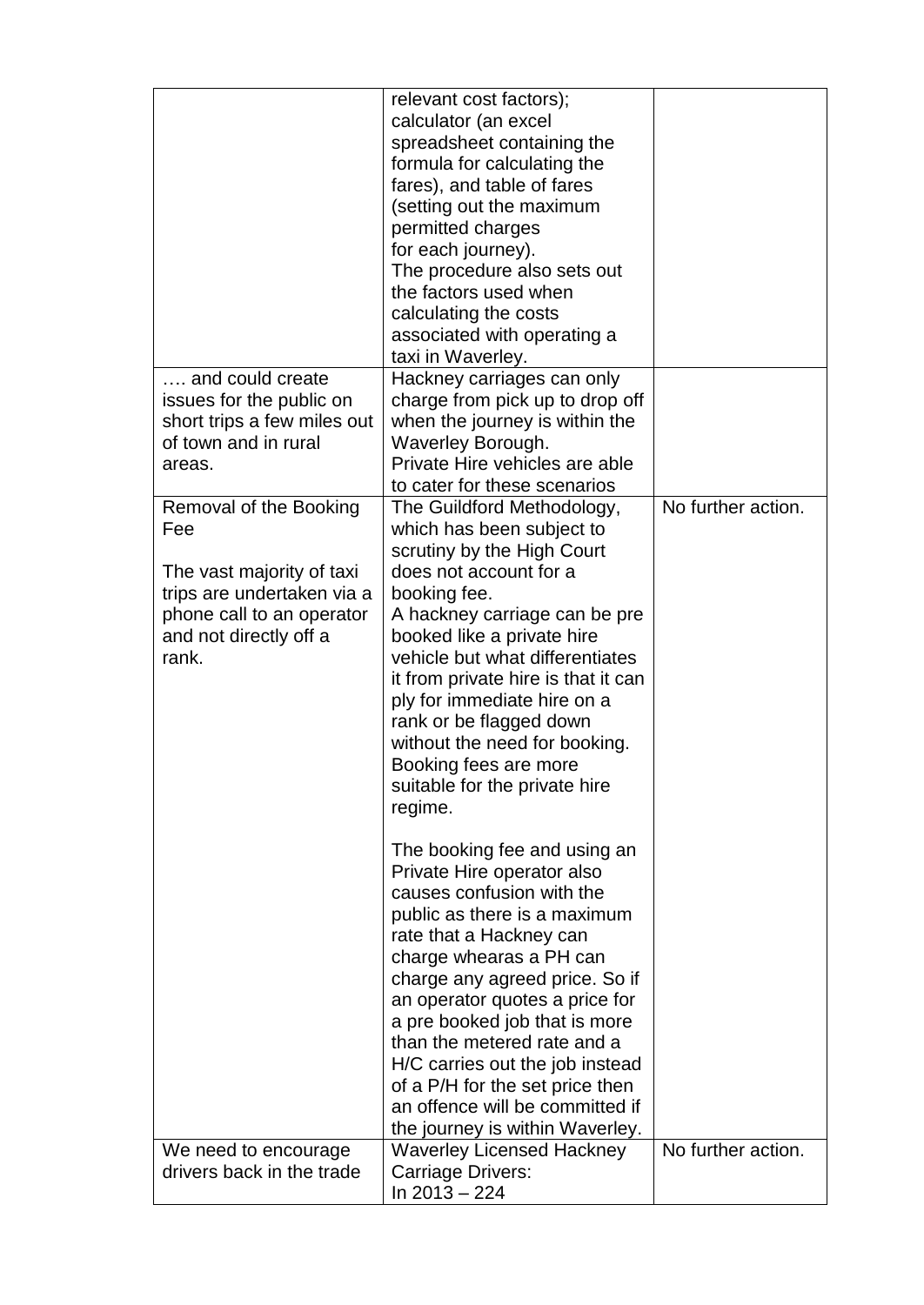| and we need to stop                                    | In $2022 - 252$                                      |                   |
|--------------------------------------------------------|------------------------------------------------------|-------------------|
| more departing.                                        | Our drivers have increased                           |                   |
|                                                        | over the last 9 years by 28                          |                   |
| (I note in the email the                               | There are 1760 yards in a                            | No further action |
| council sent out, you                                  | mile.                                                |                   |
| listed the current first mile                          | Our current fare chart is in                         |                   |
| fare as £3.80, this is not                             | 12 <sup>th'</sup> s of a mile.                       |                   |
| correct. The 20ps are                                  |                                                      |                   |
| added at the start of each                             | The current flag drop of £3.40                       |                   |
| 128 yards not the end; so                              | is for a distance of 10/12 ths of                    |                   |
| at the 1 mile point                                    | a mile.                                              |                   |
| (1760yrds) the meter is at<br>£4.00 and with a booking | 1760 divided by $12 =$                               |                   |
| fee at £4.60. $(E3.40$ for                             | 146,666667 which has been                            |                   |
| the first 1466 yards                                   | rounded down to 146.6.                               |                   |
| leaves 294 yards. 294                                  |                                                      |                   |
| yard / 146.6 yrds =                                    | Therefore 10/12ths of a mile is                      |                   |
| 2.0054 ticks, two                                      | 1466 yards                                           |                   |
| completed ticks and the                                |                                                      |                   |
| third just started, so the                             | If you add another 2/12ths of a                      |                   |
| meter would just tick onto                             | mile $(2 \times 146.6 = 293.2)$ to the               |                   |
| £4.00 at the 1759.3                                    | 1466 yards to make a mile you                        |                   |
| yrds. I only mention this                              | would technically (because of                        |                   |
| as my charts first mile                                | the rounding up of the                               |                   |
| differs from the value                                 | division) be 0.8 of a yard (28.8                     |                   |
| stated in the councils                                 | inches) short of a mile.                             |                   |
| email.                                                 |                                                      |                   |
|                                                        | So technically if you did an                         |                   |
|                                                        | exact mile the meter would                           |                   |
|                                                        | add another 20p but that<br>would also take you to a |                   |
|                                                        | distance of 1 mile and a                             |                   |
|                                                        | further 145.8 yards.                                 |                   |
| <b>Waiting time; the council</b>                       | The waiting time is set by the                       | No further action |
| proposal has set the                                   | Guildford methodology                                |                   |
| waiting time too high. At                              | formula.                                             |                   |
| 20p per 22 seconds you                                 |                                                      |                   |
| have an hourly waiting                                 |                                                      |                   |
| time of £32.72 during the                              |                                                      |                   |
| day, £49.09 at                                         |                                                      |                   |
| night. This is currently                               |                                                      |                   |
| set £18 during the day,                                |                                                      |                   |
| therefore a rise of over                               |                                                      |                   |
| 81%.                                                   |                                                      |                   |
| I would like to see this                               |                                                      |                   |
| reduced and the savings<br>in this area applied to     |                                                      |                   |
| other areas of the fare                                |                                                      |                   |
| chart. This should be set                              |                                                      |                   |
| to £24 an hour and £36                                 |                                                      |                   |
| an hour at time and a                                  |                                                      |                   |
| half; 20p per 30 seconds                               |                                                      |                   |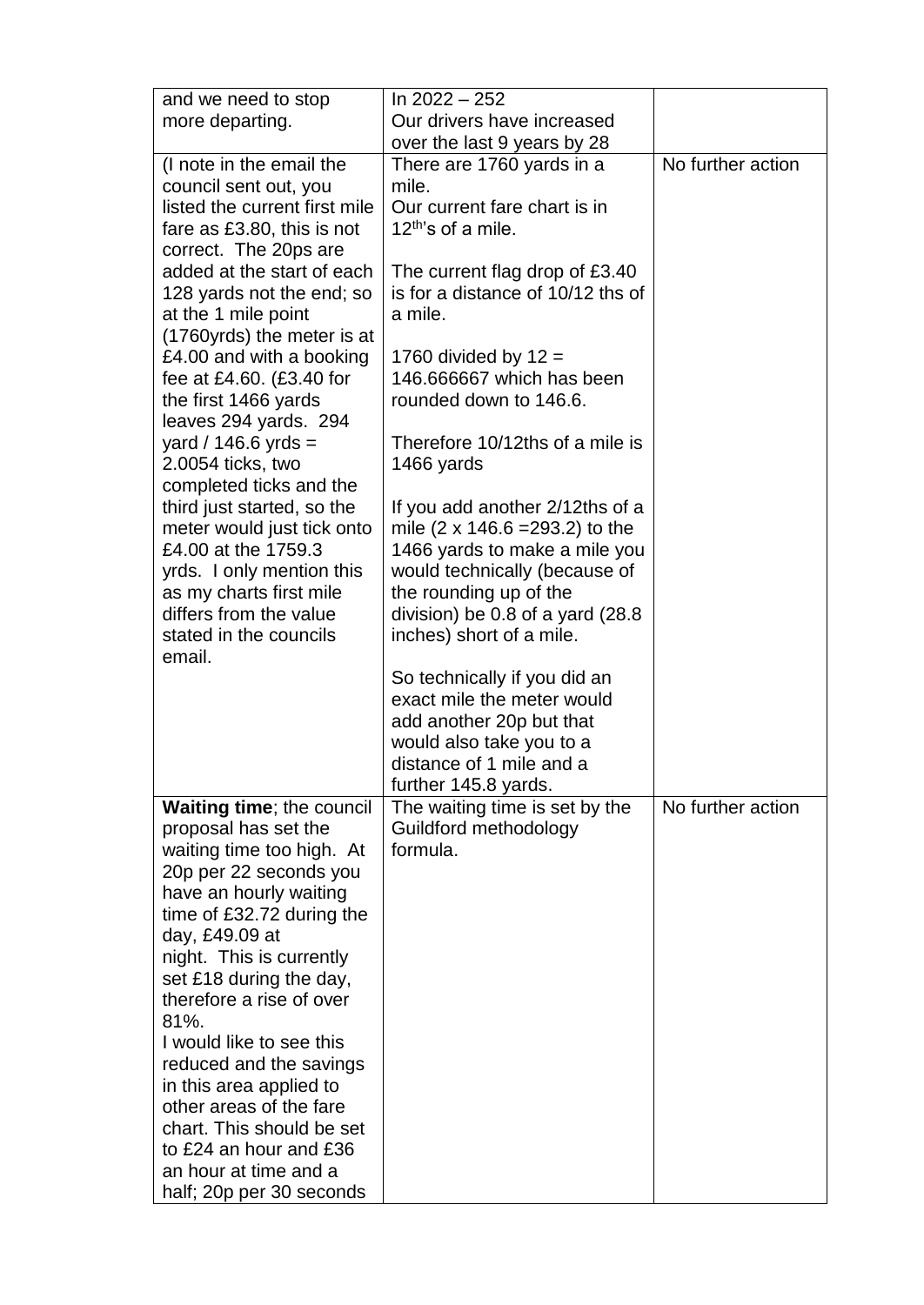| during the day, 30p per<br>30 seconds at night and<br>40p per 30 seconds<br>during double fare.                                                                                                                                             |                                                                                                                                                                                              |                   |
|---------------------------------------------------------------------------------------------------------------------------------------------------------------------------------------------------------------------------------------------|----------------------------------------------------------------------------------------------------------------------------------------------------------------------------------------------|-------------------|
| As mentioned, the<br>trade is already 35%<br>down on numbers as<br>drivers have left the trade<br>and have not<br>returned. This creates a<br>passenger safety issue<br>where customers cannot<br>get a taxi and could be<br>left stranded. | As mentioned above Waverley<br>Licensed Hackney Carriage<br>Drivers:<br>In $2013 - 224$<br>In $2022 - 252$<br>Our drivers have increased<br>over the last 9 years by 28.                     | No further action |
| The risk of a<br>passenger not being able<br>to get a taxi is further<br>increase when you<br>combine a reduced<br>minimum fare with the<br>removal of the Booking<br>fee.                                                                  |                                                                                                                                                                                              |                   |
| To address the issues<br>laid out above I would<br>like to propose an                                                                                                                                                                       | Objector is happy with the first<br>mile fare and the running fare.                                                                                                                          | No further action |
| alternative chart as laid<br>out in the attached<br>documents. In summery<br>(sic) I would propose:                                                                                                                                         | The objector is unhappy with<br>the initial flag of £2.40 for 128<br>yards and proposes £4.00 for<br>1152 yard.                                                                              | No further action |
| Initial Flag = £4.00<br>First Mile fare = $£5.00$                                                                                                                                                                                           | 1152 divided by $128 = 9$                                                                                                                                                                    |                   |
| (matching the councils<br>proposal)<br>Running mile = $£2.75$<br>$(20p \text{ per } 128 \text{ yrds})$                                                                                                                                      | £2.40 (1 x 128 yards) + £1.60<br>$(8 \times 20p$ (for 8 x 126 yards) =<br>£4.00.                                                                                                             |                   |
| (matching the councils<br>proposal)<br>Booking fee $=$ £1.00<br>Sunday rate = $£1.00$<br>Per person fee above 4<br>$people = £1.00$                                                                                                         | So the initial flag drop with the<br>extra distance to make 1152<br>yards will be exactly the same<br>just broken down into smaller<br>chargeable units.                                     |                   |
|                                                                                                                                                                                                                                             | I would suggest very few taxi<br>journeys if any are less than<br>0.66 of a mile (1152 yards)<br>and therefore the flag drop will<br>not make a difference. If<br>journeys of less than 0.66 |                   |
|                                                                                                                                                                                                                                             | were to occur I would guess                                                                                                                                                                  |                   |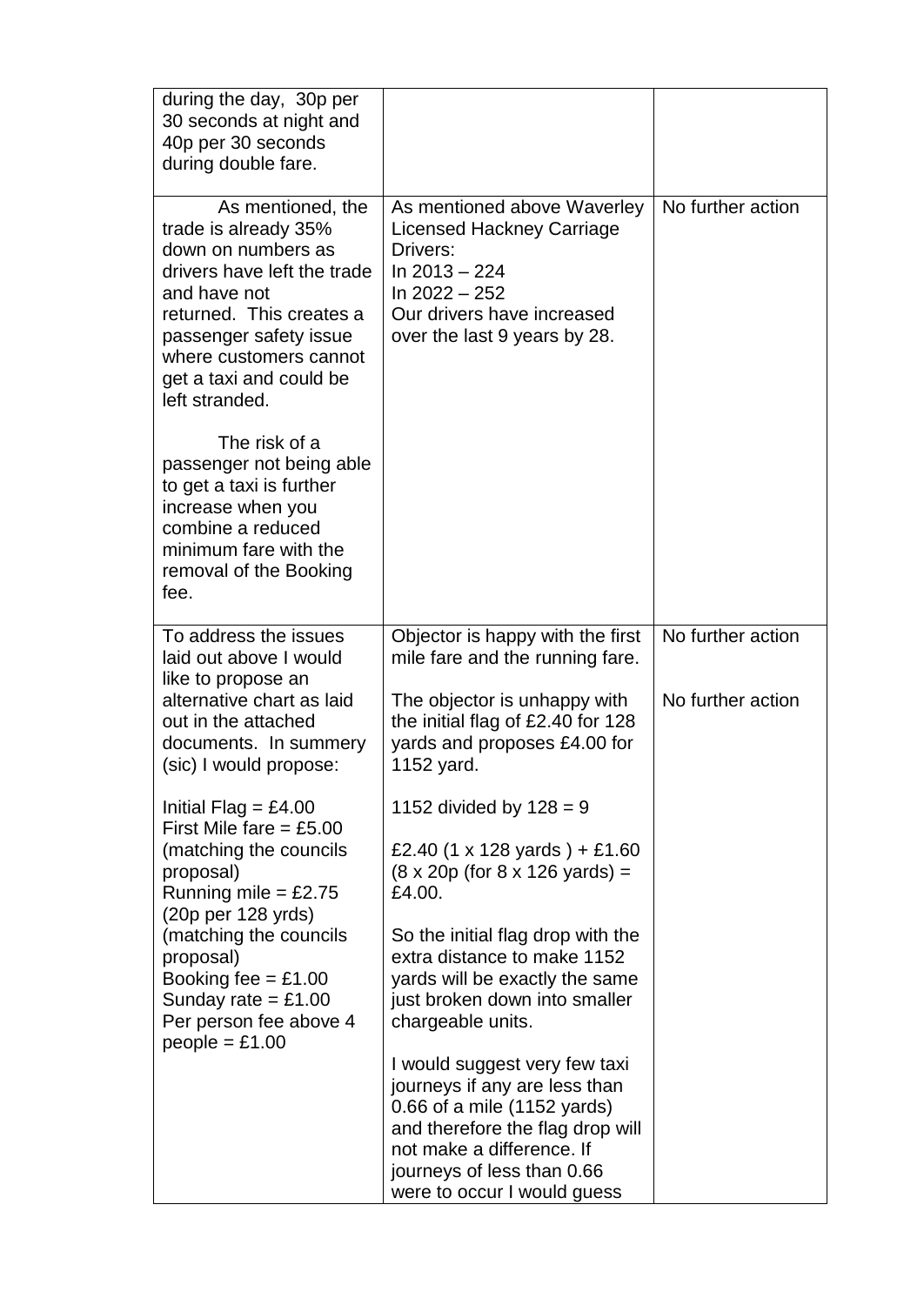| that they are more likely for<br>the elderly, disabled and they<br>should not be<br>disproportionately charged. |                   |
|-----------------------------------------------------------------------------------------------------------------|-------------------|
| Comments re booking fee<br>made above.                                                                          | No further action |
| Sunday Rate – no comment                                                                                        |                   |
| Per person fee above 4<br>people $= £1.00 -$ currently 30p<br>for every passenger in excess<br>of one. -        |                   |
|                                                                                                                 |                   |

# **5. Relationship to the Corporate Strategy and Service Plan**

5.1 Relevant matters within the Corporate strategy to this report are : a thriving local economy, supporting business and employment;

# **6. Implications of decision**

# **6.1 Resource (Finance, procurement, staffing, IT)**

Provision is made in the Council's existing budget for the licensing service which is run on a costs recovery basis. There are no further financial implications arising from the recommendations of this report.

### **6.2 Risk management**

There are legal, reputational and possible financial risks if the Council does not follow the correct procedures.

### **6.3 Legal**

 Section 65 of the Local Government (Miscellaneous Provisions) Act 1976 provides that in respect of the charges for Hackney Carriages the Council may fix the rate or fares within the district as well as for time as distance and all other charges In connection with the hire of a vehicle, to be paid in respect of the hire of hackney carriages by means of a table.

 The Council is legally obliged to publish, in a local newspaper, details of any variation to the table of fares and to consider any objections received by way of a further hearing if they are not withdrawn. In order to set hackney carriage fares, the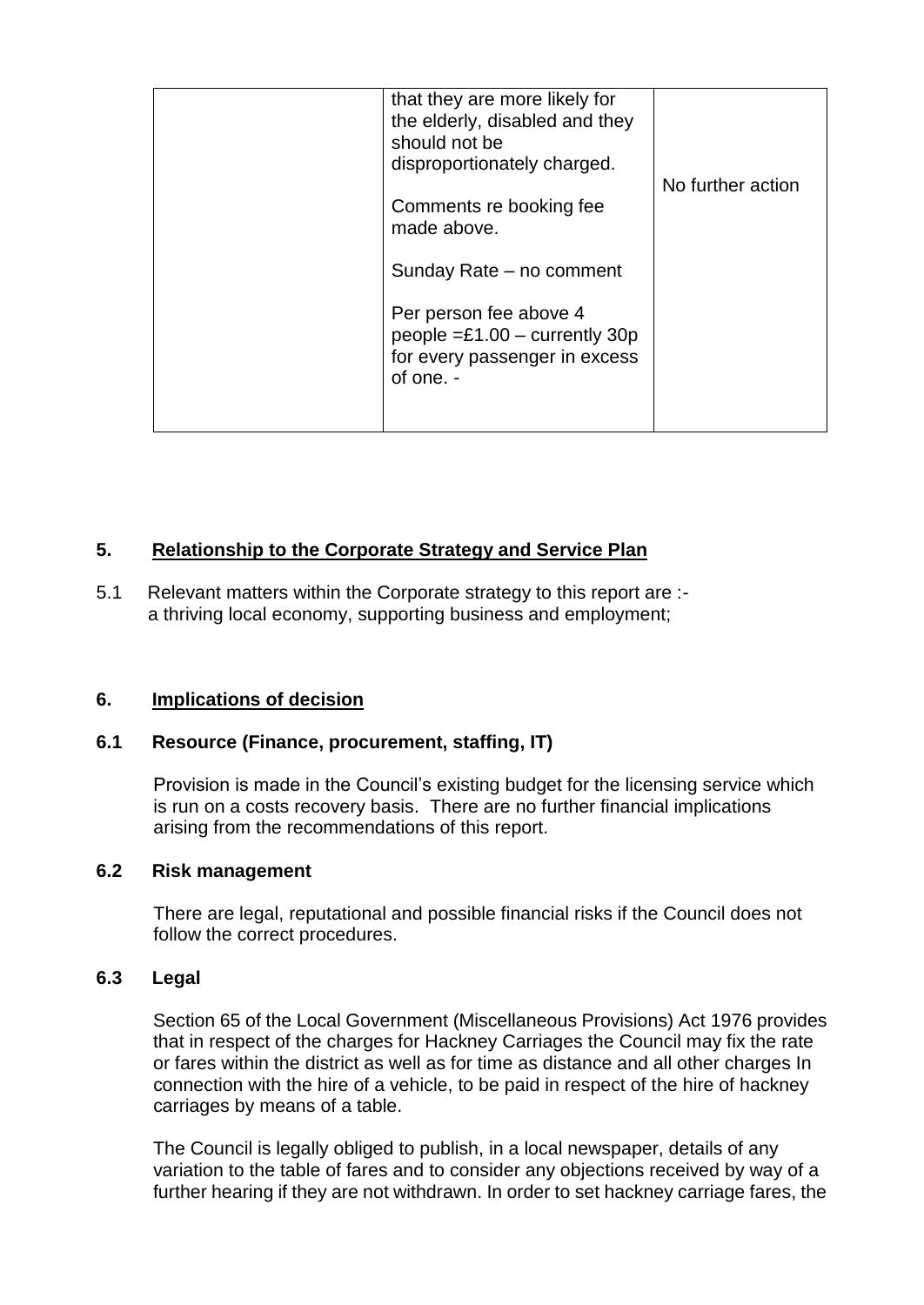procedure in Section 65 of the Local Government (Miscellaneous Provisions) Act 1976 must be followed. There is no right of appeal in respect of the setting of fares.

### **6.4 Equality, diversity and inclusion**

There are no direct equality, diversity or inclusion implications in this report. Equality impact assessments are carried out when necessary across the Council to ensure service delivery meets the requirements of the Public Sector Equality Duty under the Equality Act 2010.

### **6.5 Climate emergency declaration**

There are no direct climate or sustainability implications in this report.

### **7. Consultation and engagement**

7.1 The recommendation seeks authority to consult with the public and trade on the trade's request to increase the maximum fare level for Hackney Carriages.

### **8. Other options considered**

8.1 The Council can decide not to increase hackney carriage fares as part of this review although this option is not considered desirable as it would result in an owner-driver not being able to fully recover the costs which will be incurred by them to operate and maintain their hackney carriage to a high standard. The process complies with the requirements of the Local Government (Miscellaneous Provisions) Act 1976, however, the option of revising the proposed fares is available.

### **9. Governance journey**

9.1 Trade and Public Consultation with final recommendations to Executive*.*

### **Annexes:**

- Annexe 1 Current Hackney Carriage Tariff Card
- Annexe 2 Licensing & Regulatory Committee 23 September 2019 Report.
- Annexe 3 An article explaining the Guildford methodology
- Annexe 4 A proposed table of fares using the Guildford methodology
- Annexe 5 Comments from consultation

#### **Background Papers**

There are / are no background papers, as defined by Section 100D(5) of the Local Government Act 1972).

**CONTACT OFFICER:** Name: Paul Hughes